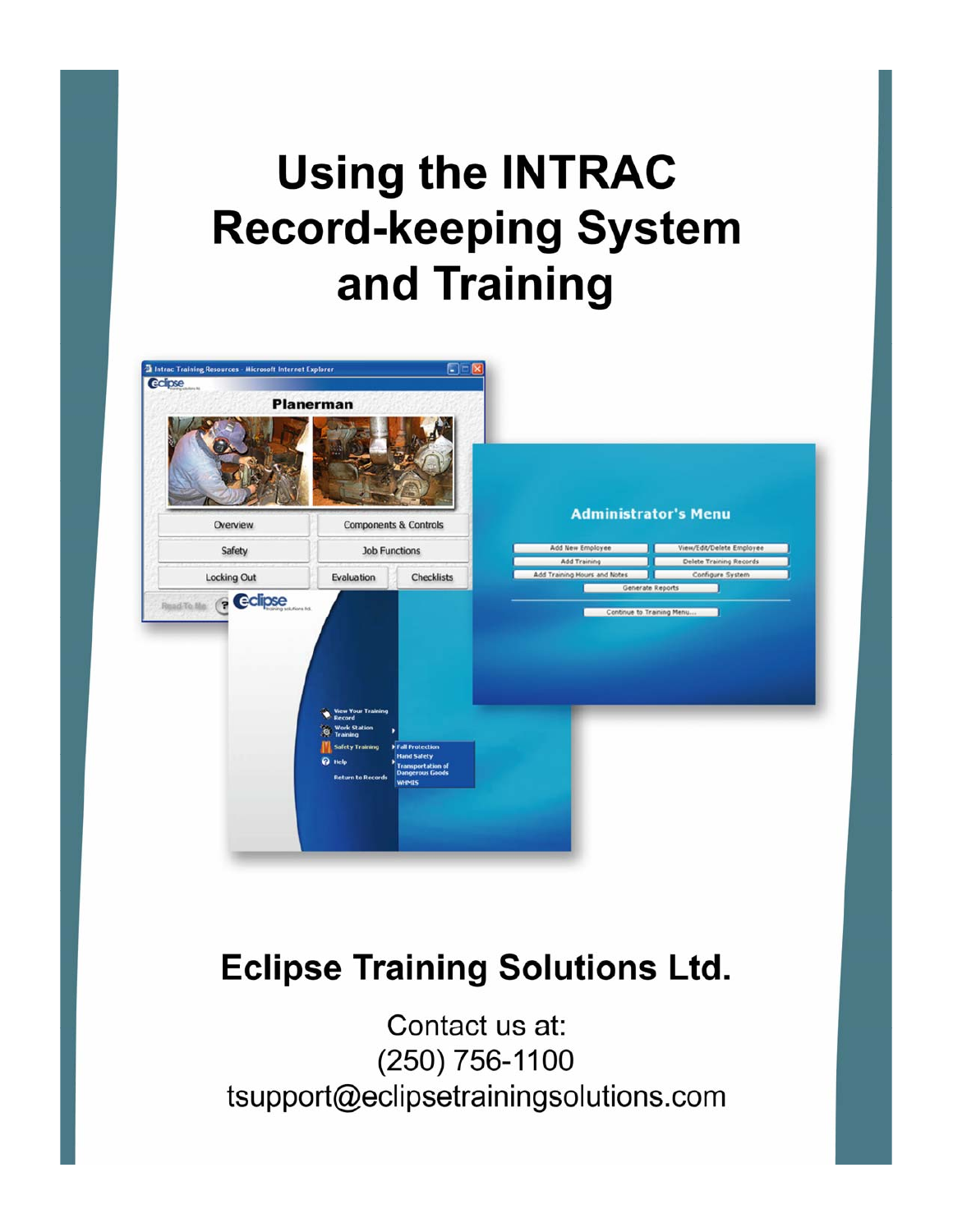

## **Introduction**

The **Intrac Training System** consists of computer-based training resources linked to the Intrac Record-keeping System. When users successfully complete on-screen training, their training record is automatically updated in the Record-keeping System.



If you are using our hosted system, use Internet Explorer to go to the following web address: http://cbt.eclipsetrainingsolutions.com/ClientSites

**Important**: If you are not sure, check your security settings — select "Click Here For Technical Support" and follow the instructions.

Once you have followed the link as above, you will need to log into the system:

- Client Id: companyname
- Password: \*\*\*\*\*\*\*\*

At the next screen, select your company and name from the drop-down list and enter your password.

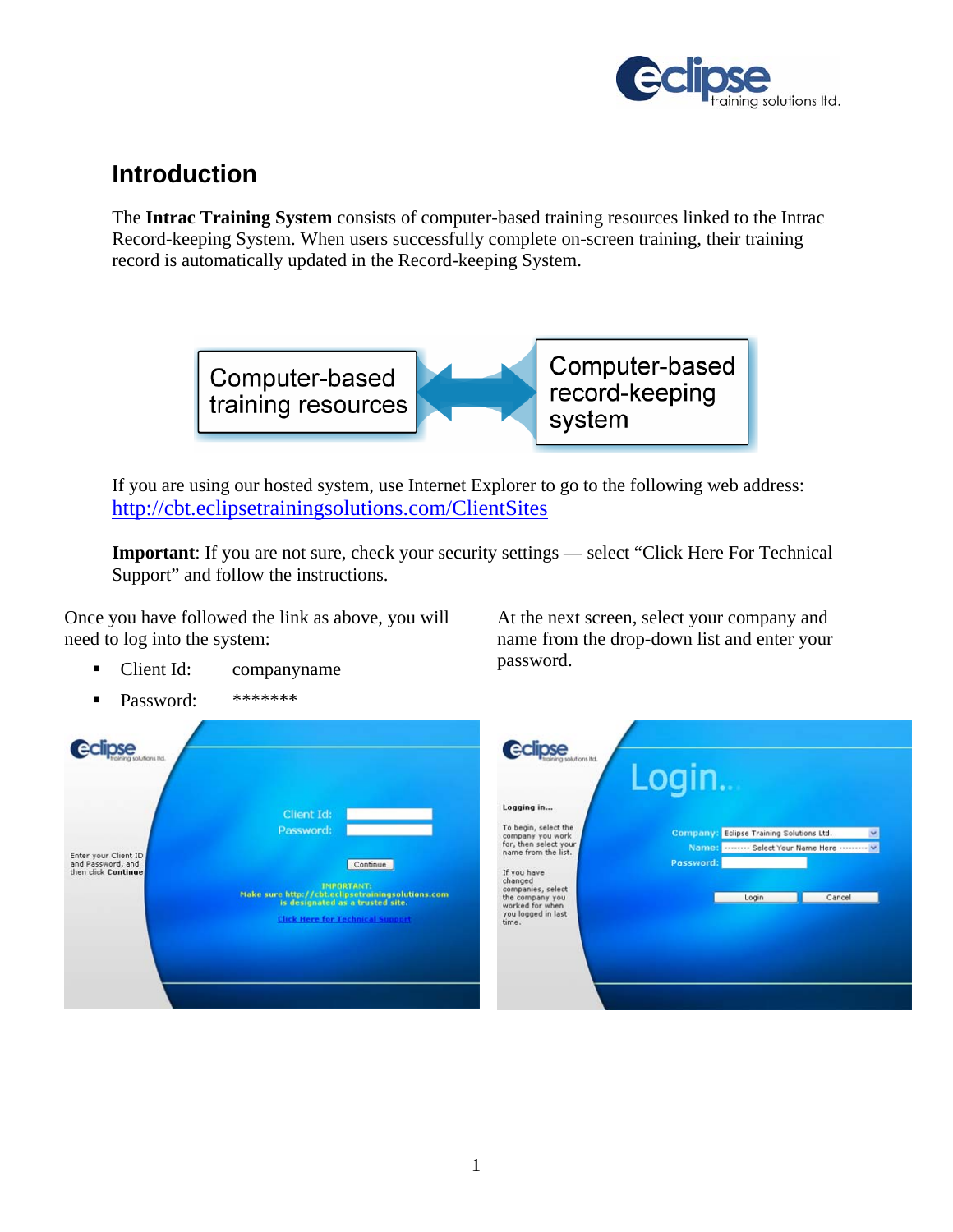

## **Intrac Record-keeping System**

The Intrac Record-keeping System is designed to record and keep track of the training history of employees and/or contractors.

There are two security levels for the record-keeping system. The top level is for Administrators — personnel who will manage all aspects of the Intrac training records and reporting requirements.

Administrators can add, edit and delete courses, training, employees, contractors, administrators, and supervisors. They can also enter system variables to make them specific to your site.

Normally, access at this level is restricted to two or three individuals to protect the security and integrity of the system.

The functions that are accessible by an Administrator are shown here:

| tions Itd.            |                              |                           |                      |
|-----------------------|------------------------------|---------------------------|----------------------|
|                       | <b>Administrator's Menu</b>  |                           |                      |
|                       | Add New Employee             | View/Edit/Delete Employee |                      |
|                       | <b>Add Training</b>          | Delete Training Records   |                      |
|                       | Add Training Hours and Notes | Configure System          |                      |
| Click on a menu item: | Generate Reports             |                           |                      |
|                       | Continue to Training Menu    |                           |                      |
|                       |                              |                           | இ<br>Log Off<br>Exit |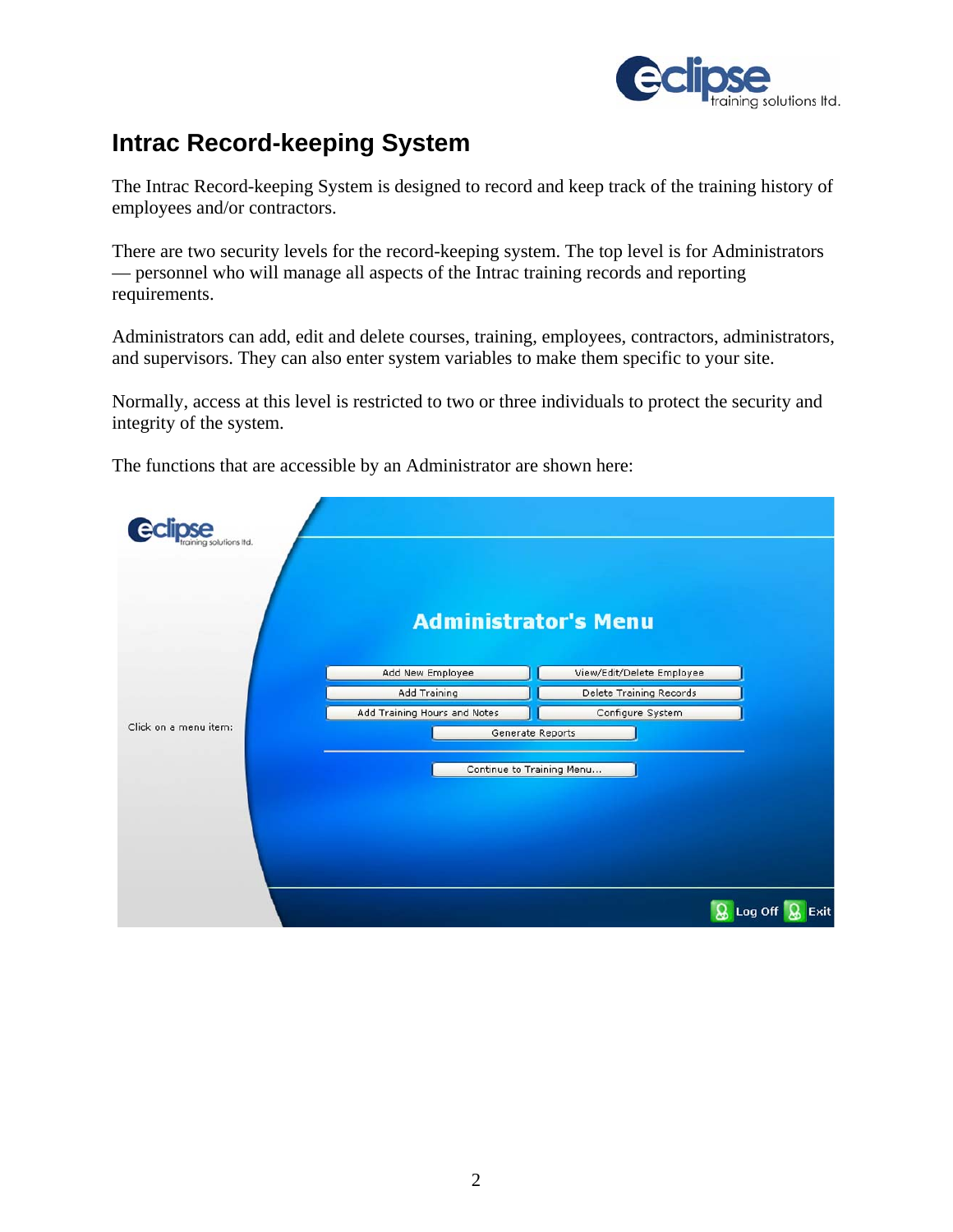

The second security level is for Supervisors. Personnel designated as "Supervisor" by the Intrac Administrator can view employee information, view training records, add training and generate reports.

Functions of the main menu accessible by a Supervisor are shown here:

| itions Itd.                                                                    | <b>Supervisor's Menu</b>     |                           |
|--------------------------------------------------------------------------------|------------------------------|---------------------------|
| Click on a menu item:                                                          | Generate Reports             | View Employee Information |
| Note:                                                                          | Add Training                 | Change Password           |
| Contact your system<br>administrator to<br>add/delete employees<br>or courses. | Add Training Hours and Notes | Continue to Training Menu |
|                                                                                |                              | Log Off<br>Exit           |

#### **Important**

Supervisors can access the database to view records and create/print reports, as well as record training in an employee's record:

 Information can only be entered for existing courses. If a course you wish to enter data for is not in the drop-down list, contact an Administrator.

Only Administrators can add, edit or delete information from the database (employee information, courses and course types, etc.). This manual is geared towards the Administrator. Supervisors should refer to sections applicable to the menu items displayed above.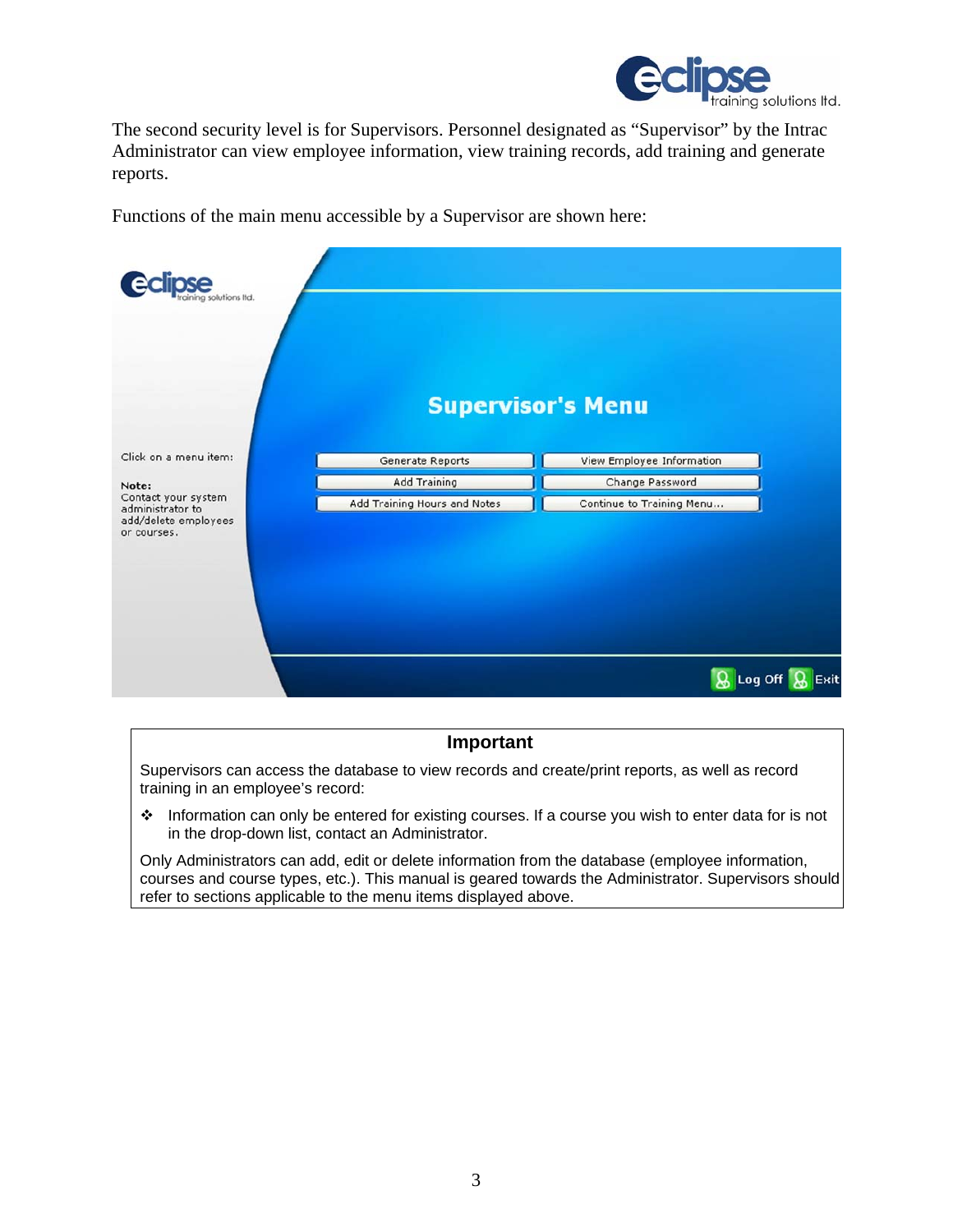

#### **To configure the Record-keeping System:**

• Click on the **Configure System** button on the Main Menu.

Configure System

Many of the fields are completed by making drop-down selections that are created from the System Configuration Menu. The more thorough you are with setting up the drop-down options, the easier it will be to filter and access required training information.

Making entries in the Configuration menu is basically the same for all options.

| Click on a <b>menu</b> item to open the edit<br>window.                                                                                                                                                                                                                                              | <b>System Configuration Menu</b><br>Company Setup<br>Area Setup<br>Shift Setup<br>Position Setup<br>Course Setup<br>Course Type Setup<br>Return To Main Menu                                                                  |
|------------------------------------------------------------------------------------------------------------------------------------------------------------------------------------------------------------------------------------------------------------------------------------------------------|-------------------------------------------------------------------------------------------------------------------------------------------------------------------------------------------------------------------------------|
| Use <b>Company Setup</b> to create an employee<br>sorting drop-down for contractors (or other<br>divisions of your company) that you will be<br>recording training for.<br><b>Important:</b> Do not delete the Eclipse Training<br>Solutions entry - it is required for<br>troubleshooting purposes. | <b>Edit Company</b><br><b>Click on an Item to Edit</b><br>Demo Company<br>Eclipse Training Solutions Ltd. (default)<br><b>Joe's Trucking</b><br>Temps<br>Delete Selected<br>Add New Item<br>Close Editor                      |
| Area and Shift are selections that can be used<br>to group employees in any way useful for<br>creating reports or viewing records.                                                                                                                                                                   | <b>Edit Area</b><br><b>Click on an Item to Edit</b><br>community forest<br><b>Filers/Grinders</b><br><b>Log Yard</b><br>Maintenance<br>Planer<br>Sawmill<br>Shipping/Kilns<br>Add New Item<br>Delete Selected<br>Close Editor |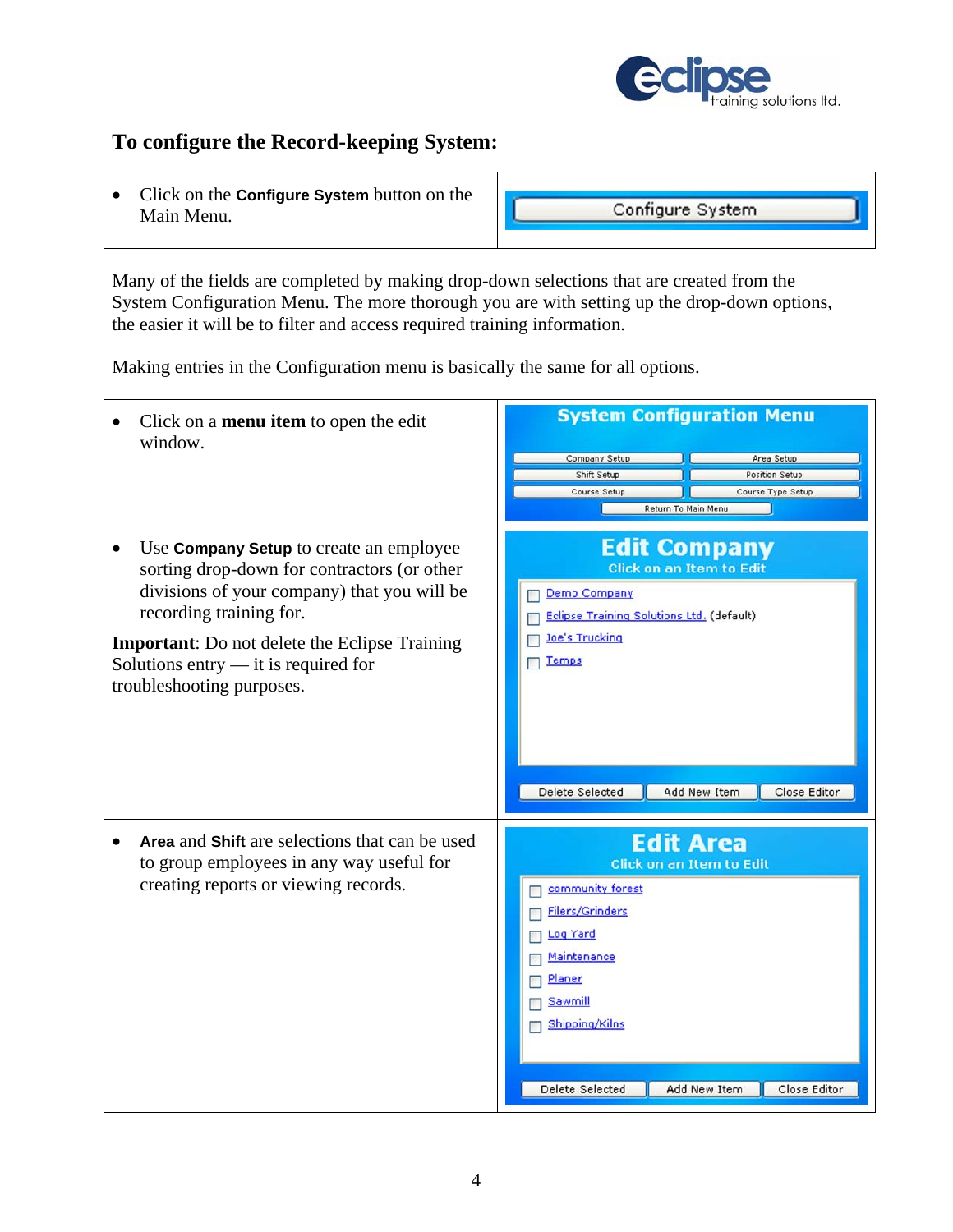

## **To configure the Record-keeping System (cont.):**

| Use <b>Course Type</b> to create selections for<br>grouping courses to meet your sorting<br>requirements.                                                                                                                                                                                    | <b>Edit Course Type</b><br><b>Click on an Item to Edit</b><br>Firefighting<br><b>Job Competency</b><br><b>Job Training</b><br>Safety<br><b>Tickets</b><br><b>Yearly Review</b><br>Delete Selected<br>Add New Item<br>Close Editor                                                                               |
|----------------------------------------------------------------------------------------------------------------------------------------------------------------------------------------------------------------------------------------------------------------------------------------------|-----------------------------------------------------------------------------------------------------------------------------------------------------------------------------------------------------------------------------------------------------------------------------------------------------------------|
| Use Course Setup to enter all courses for<br>which you will require to track training.                                                                                                                                                                                                       | <b>Select Course</b><br>Debarker (Level 3)<br>Debarker (Yearly Review)<br><b>Defensive Driving</b><br><b>Edger Competent</b><br><b>Electricians (Yearly Review)</b><br><b>Elevated Work Platforms</b><br><b>Environmental Awareness</b><br><b>Evacuation</b><br>Delete Selected<br>Add New Item<br>Close Editor |
| When you select Add New Item leave the<br>$\bullet$<br>"course code" field blank — the code is used<br>for automatic recording of on-line training and<br>is for Eclipse Training Solutions use only.<br>Select the correct expiration time to accurately<br>track re-training requirements. | <b>Add New Course</b><br><b>Course Name:</b><br><b>Course Code:</b><br>Course Type: - Select Course Type - V<br><b>Course Notes:</b><br><b>Expiration: 1</b><br>$Year(s) \times$<br>Update Cancel                                                                                                               |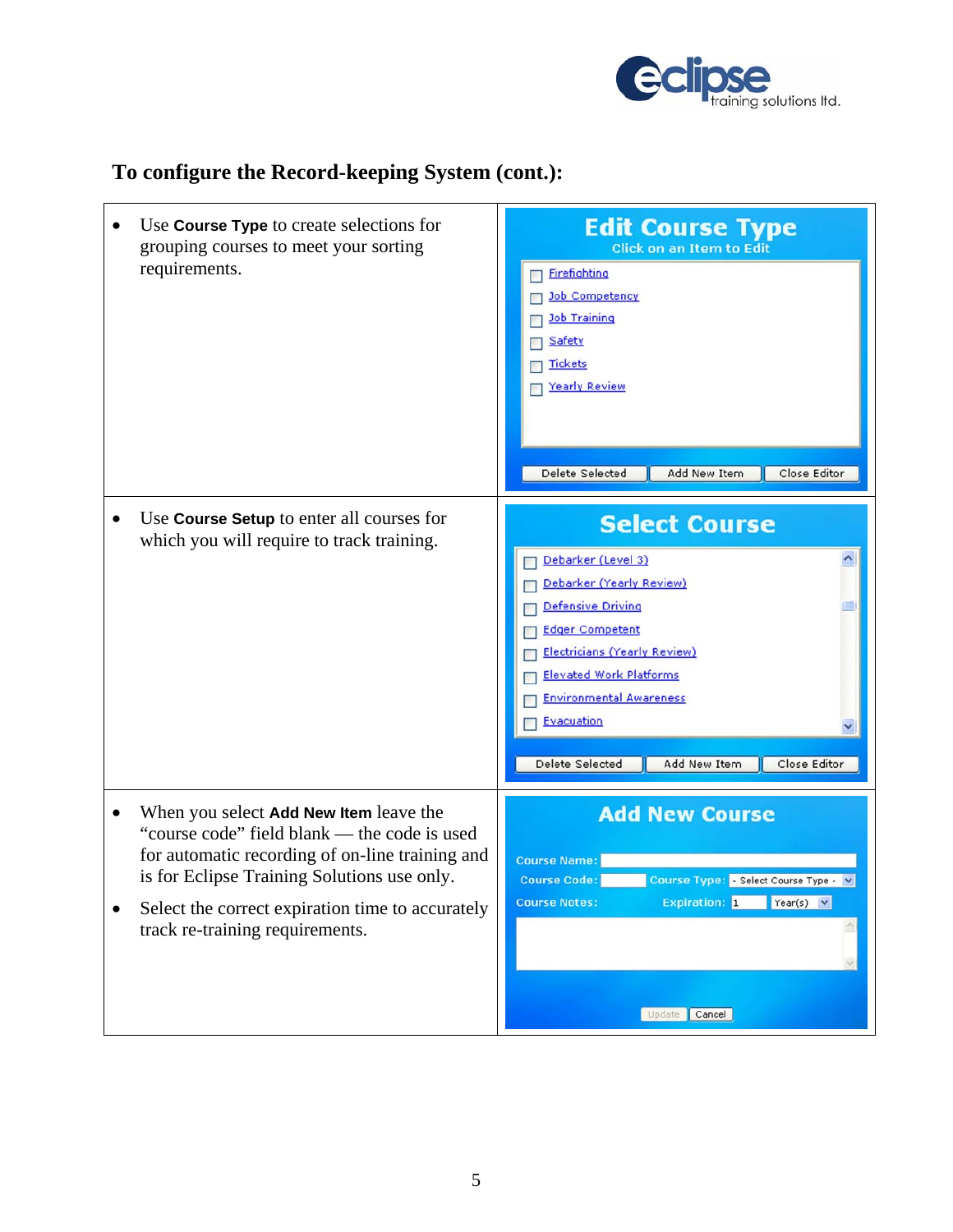

#### **To add a new user/employee**:

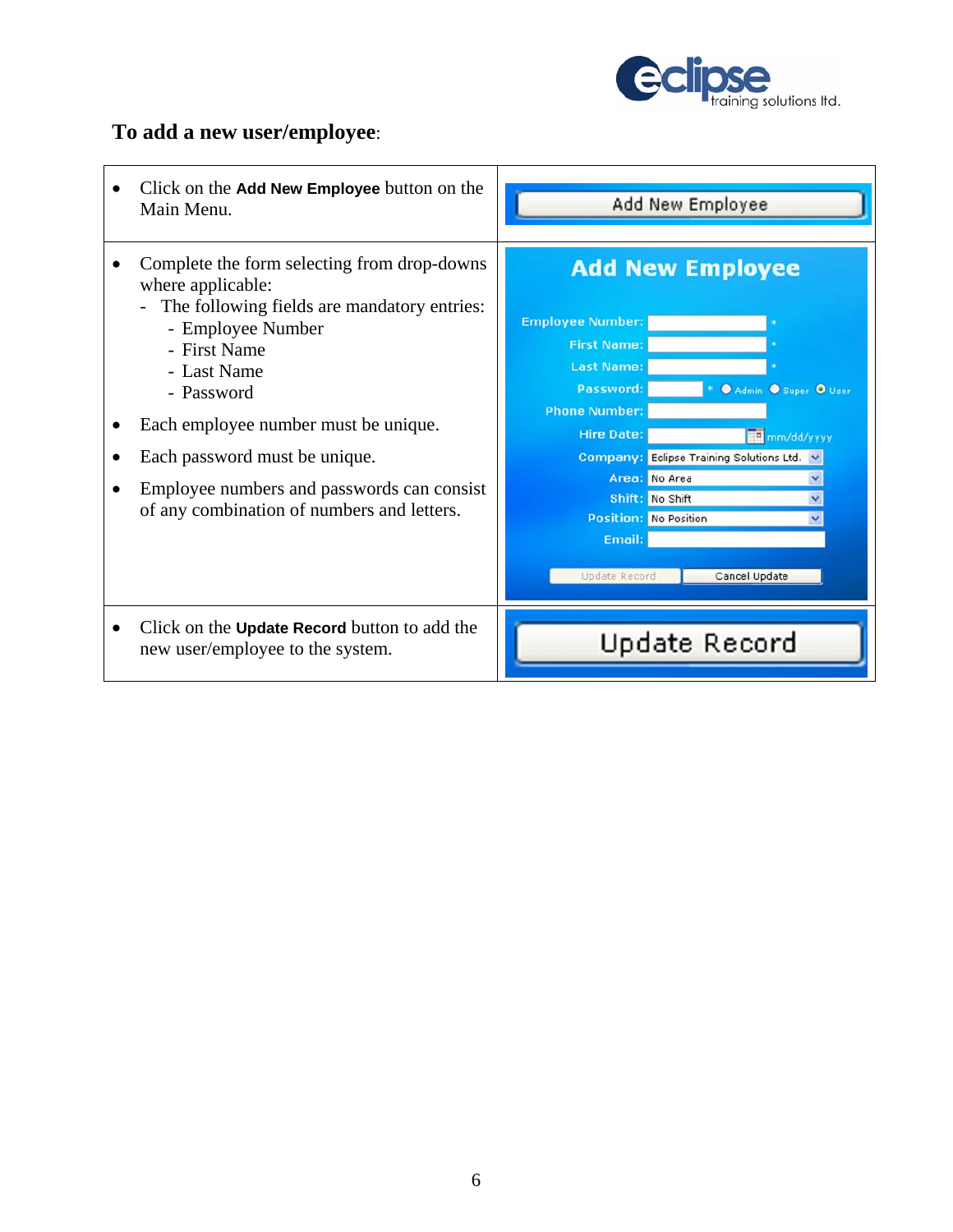

#### **View, edit, or delete employee/user information:**



Here a Supervisor can view the training records for the individual, and qualifications entered, but cannot edit the employee data. If corrections to the record are necessary, an Administrator can make the changes.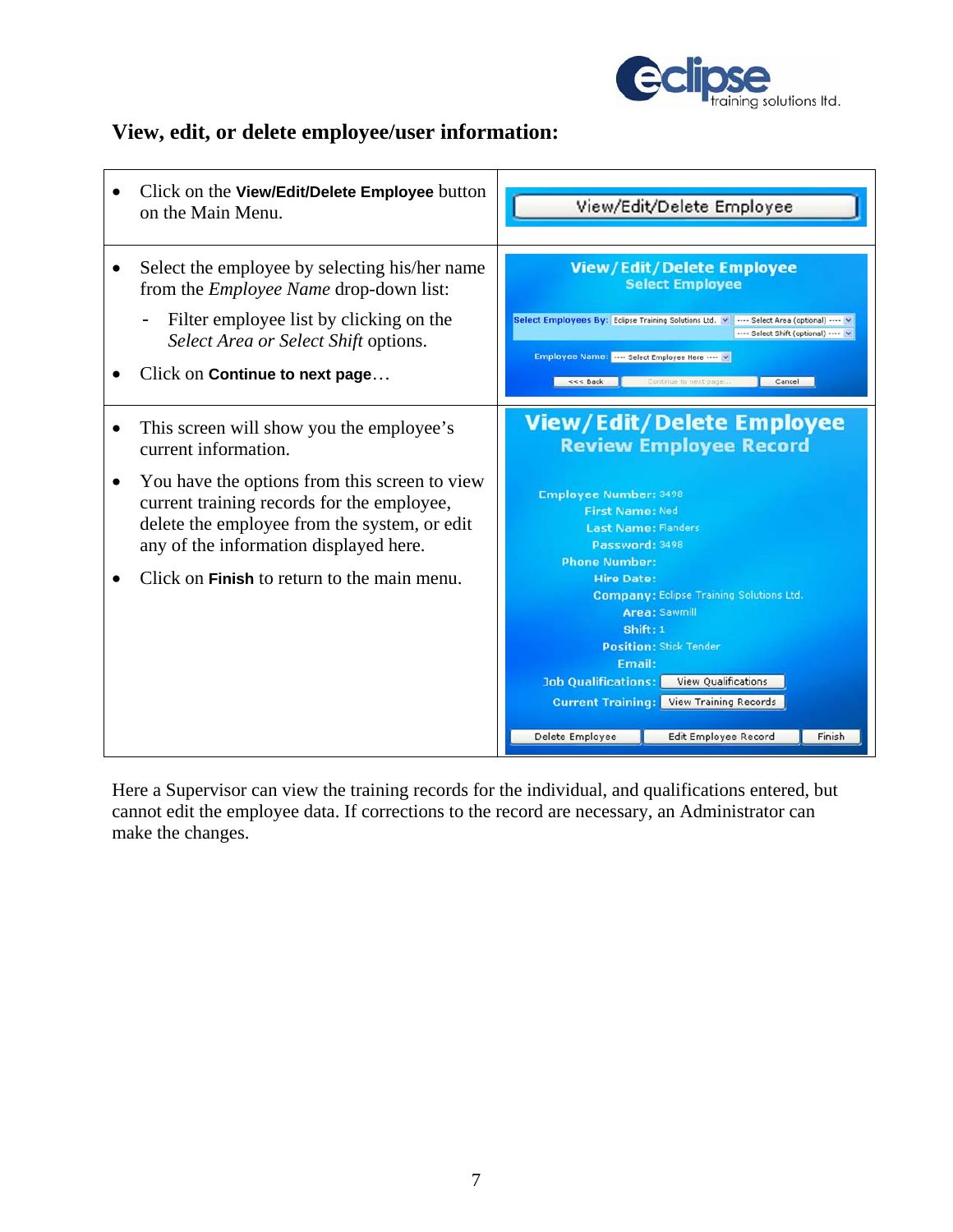

#### **Manually add training to an employee record:**



**Remembe**r: Employee records are updated automatically when users complete the computer-based evaluations that have been linked to the system.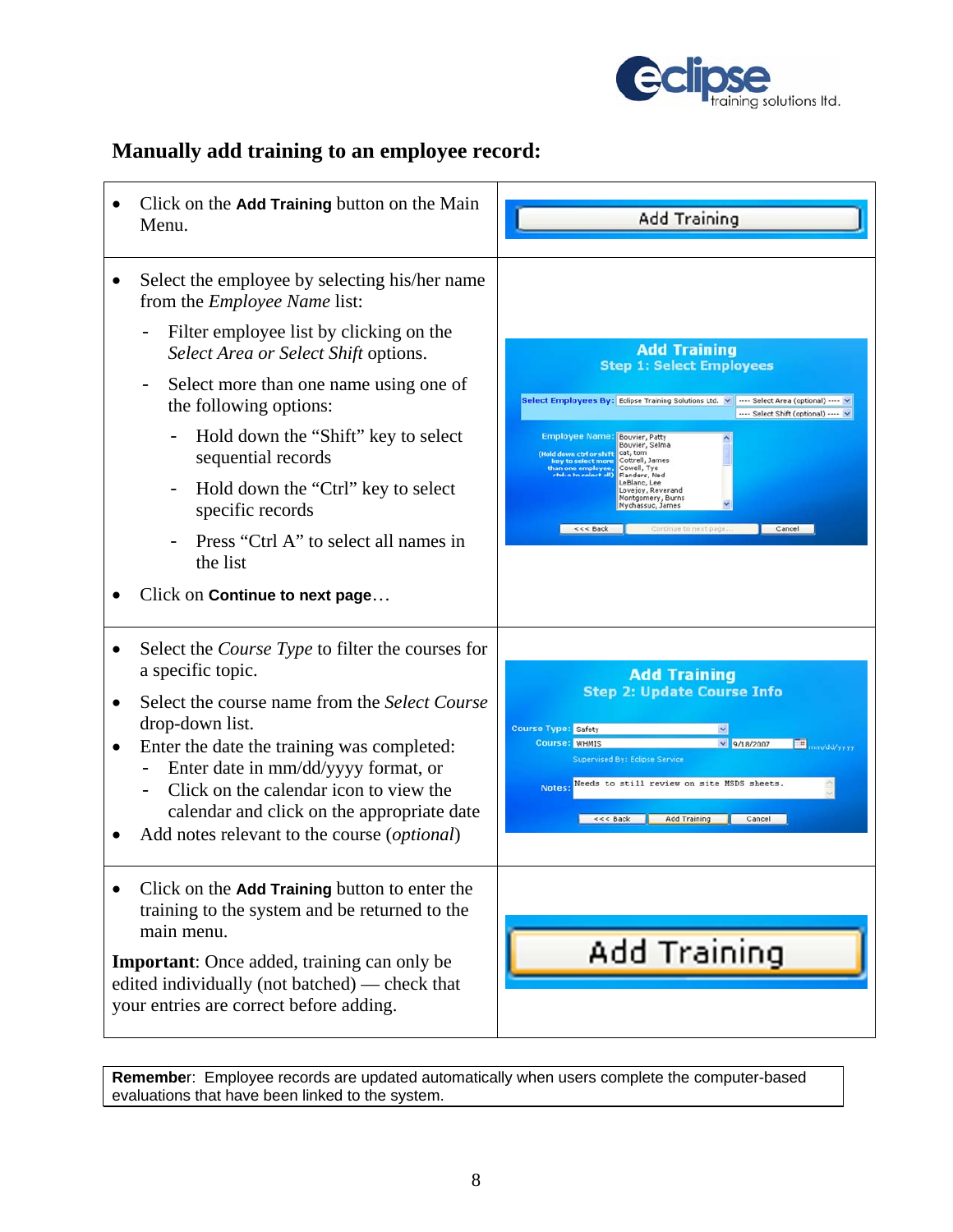

## **Add training hours and notes to an employee record:**

| Click on the Add Training Hours and Notes<br>button on the Main Menu.                                                                                                                                                                                                                                                                                                                                                                                          | Add Training Hours and Notes                                                                                                                                                                                                                                                                                                                                                                                                                                                                                                                                                                                                        |
|----------------------------------------------------------------------------------------------------------------------------------------------------------------------------------------------------------------------------------------------------------------------------------------------------------------------------------------------------------------------------------------------------------------------------------------------------------------|-------------------------------------------------------------------------------------------------------------------------------------------------------------------------------------------------------------------------------------------------------------------------------------------------------------------------------------------------------------------------------------------------------------------------------------------------------------------------------------------------------------------------------------------------------------------------------------------------------------------------------------|
| Select the employee by selecting his/her name<br>from the <i>Employee Name</i> drop-down list:<br>Filter employee list by clicking on the<br>$\overline{\phantom{0}}$<br>Select Area or Select Shift options.<br>Click on Continue to next page                                                                                                                                                                                                                | <b>Add Training Hours and Notes</b><br><b>Step 1: Select Employee</b><br>Select Employees By: Eclipse Training Solutions Ltd. v  Select Area (optional)  v<br>---- Select Shift (optional) ---- V<br>Employee Name: Flanders, Ned<br><<< Back<br>Continue to next page<br>Cancel                                                                                                                                                                                                                                                                                                                                                    |
| Select the <i>Course Type</i> to filter the courses for<br>a specific topic.<br>Click on the course name from the list<br>displayed.                                                                                                                                                                                                                                                                                                                           | <b>Add Training Hours and Notes</b><br><b>Step 2: Select Course</b><br>Course Type:  Select Course Type (optional)  v<br>#1 Edger (Level 1)<br>Jun 23, 2006<br>Guest User<br>Guest User<br>#1 Edger (Level 3)<br>Sep 28, 2006<br><b>Blood Borne Pathogens</b><br>Apr 25, 2005<br><b>Edger Competent</b><br>May 30, 2007<br>Guest User<br>Feb 14, 2007<br><b>Guest User</b><br><b>Hand Safety</b><br>Junior First Aid<br>Feb 10, 2007<br>Eclipse Service<br>Stick Tender (Level 1)<br>Apr 4, 2005<br><b>Stick Tender (Yearly Review)</b><br>Apr 4, 2005<br>Sep 13, 2007<br><b>Eclipse Service</b><br><b>WHMIS</b><br><<< Back Cancel |
| Click on the Add Hours button to record<br>training hours:<br>If you need to edit an entry, click on the<br>date (e.g., $3/13/2006$ ) to bring up the entry<br>and make the necessary correction -<br>remember to Save<br>Record details specific to the training in the<br>course notes box (optional):<br>Remember to click on the Save Notes<br>button if you make any changes to the<br>course notes<br>Click on <b>Finish</b> to return to the main menu. | <b>Add Training Hours and Notes</b><br><b>Step 3: Update Course Info</b><br><b>Training Hours: 1</b><br>Add Hours<br><b>Employee: Ned Flanders</b><br><b>Course Details: Blood Borne Pathogens</b><br>03/13/2006 1 hr(s) Did on-screen training.<br>Completion Date: Apr 25, 2005<br>Expiry Date: Apr 25, 2006<br><b>Supervisor:</b><br><b>Course Notes:</b><br>Needs to complete First Aid<br>Training.<br><<< Back Save Notes Finish                                                                                                                                                                                              |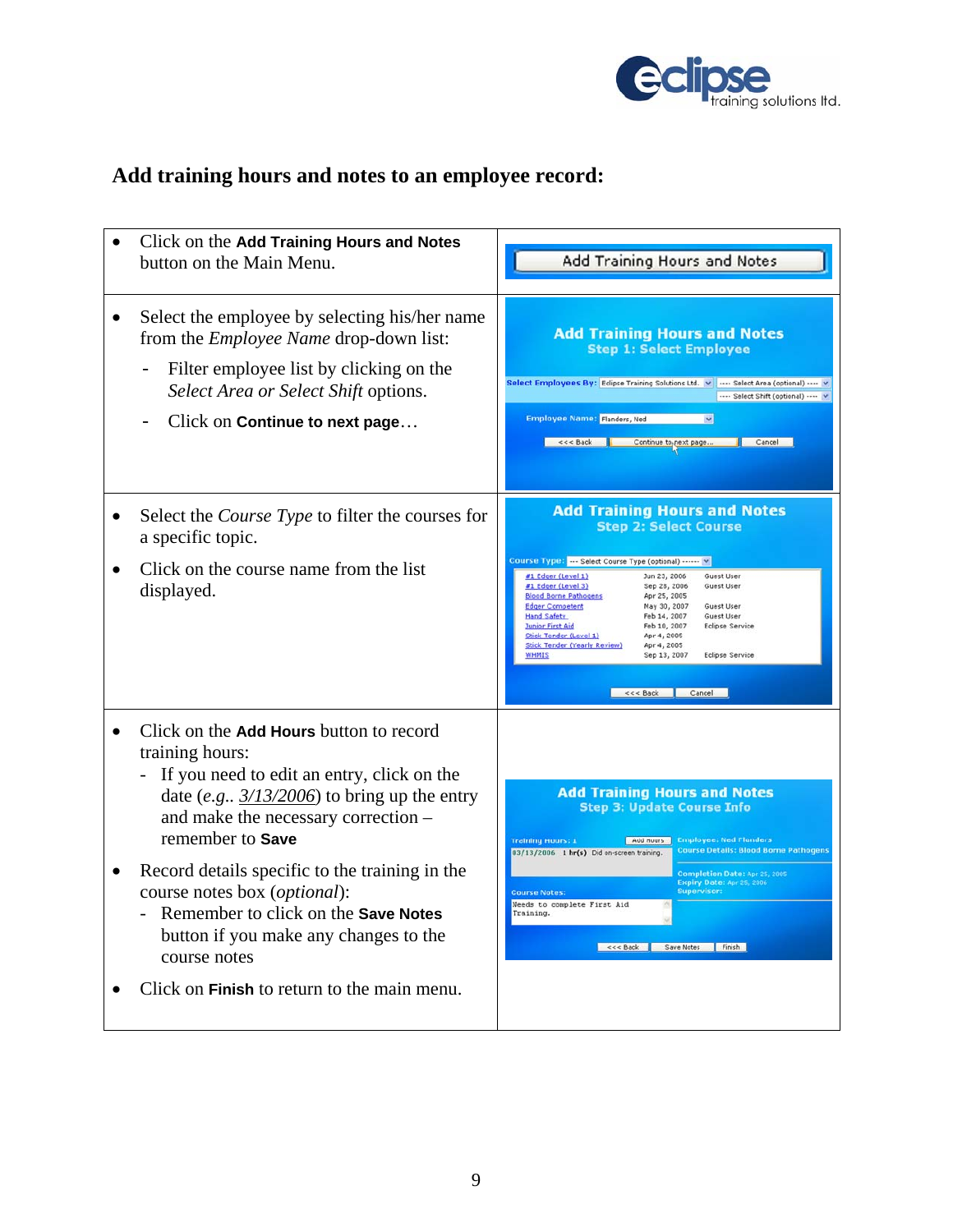

#### **To delete training records:**

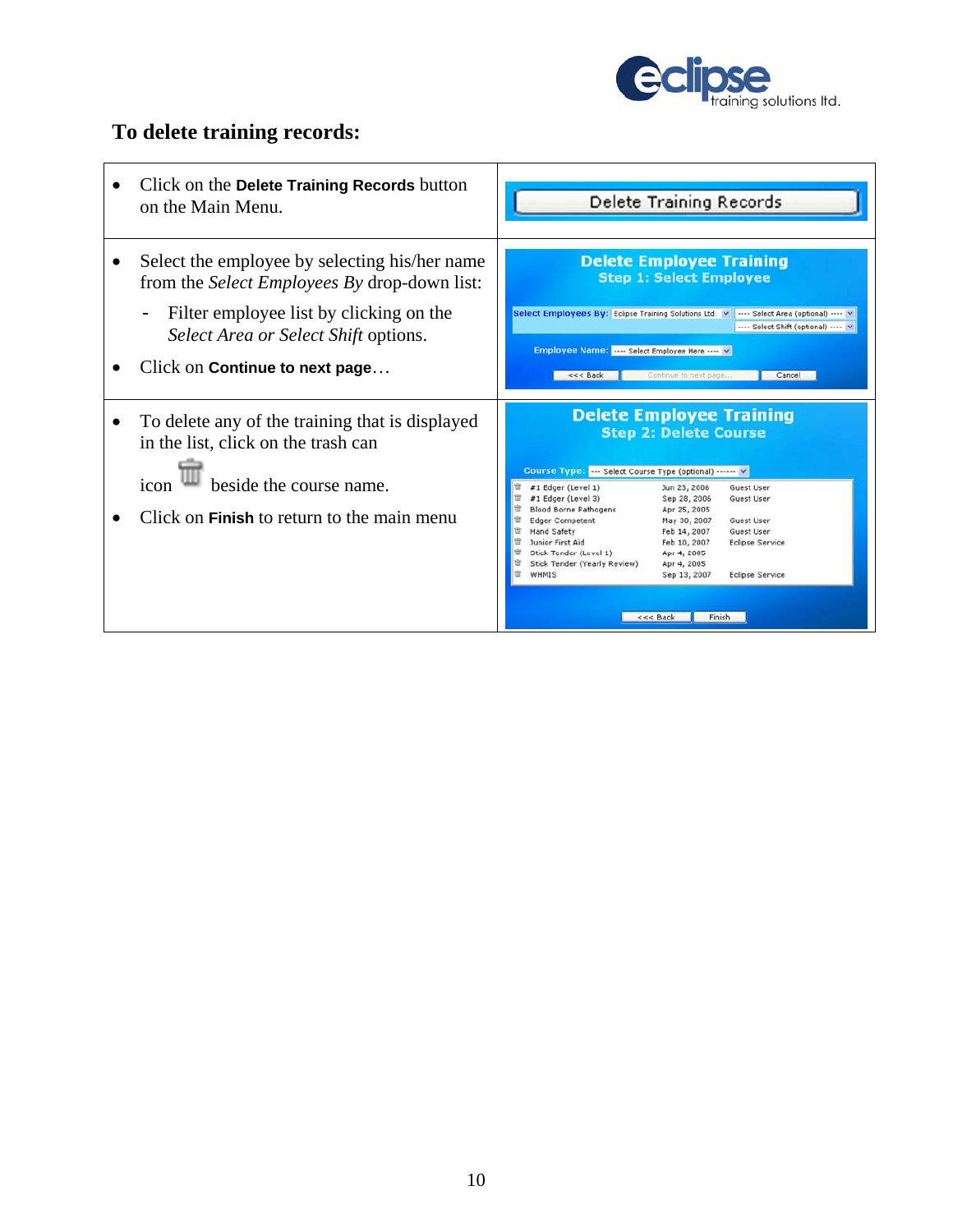

#### **Create and print a report:**

There are nine reports available in the system:

- **Employee Training** generates a list of the **most recent** training taken by selected employee(s).
- **Training History** generates a list of **all** training taken by selected employee(s).
- **Training Completed by Course** generates a list of employees (as selected) who have completed training in a selected course.
- **Expired Training** generates a list of training that is expired for selected employees for a selected course(s).
- **Training Due to Expire in 30 Days** generates a list of training that is due to expire in 30 days for selected employee(s) for selected course(s).
- **Employees Qualified for Job** generates a list of employees who are qualified for a selected job.
- **Jobs Qualified for by Employee** generates a list of qualifications for selected employee(s).
- **Employee List** generates a list of employees for a selected company.
- **Course List** generates a list of courses and course details in each category in the system.

In this example you will generate a list of employees that have completed training in a particular course.

| Click on the <b>Generate Reports</b> button on the<br>main menu.                                                                  | Generate Reports                                                                                                                                               |
|-----------------------------------------------------------------------------------------------------------------------------------|----------------------------------------------------------------------------------------------------------------------------------------------------------------|
| Select a report from the <i>Available Reports</i><br>drop-down.<br>Click on Continue to next page                                 | <b>Generate Report: Select Report</b><br><b>Available Reports: Training Completed by Course</b><br>$\checkmark$<br>Continue to next page<br><<< Back<br>Cancel |
| Select <i>Course Type</i> to filter the courses for a<br>specific category:<br>Select the course name from the list<br>displayed. | <b>Training Completed by Course</b><br><b>Step 1: Select Course</b>                                                                                            |
| Click on Continue to next page                                                                                                    | Course Type:  Select Course Type (optional)  v<br><b>Course: WHMIS</b><br><<< Back<br>Continue to next page<br>Cancel                                          |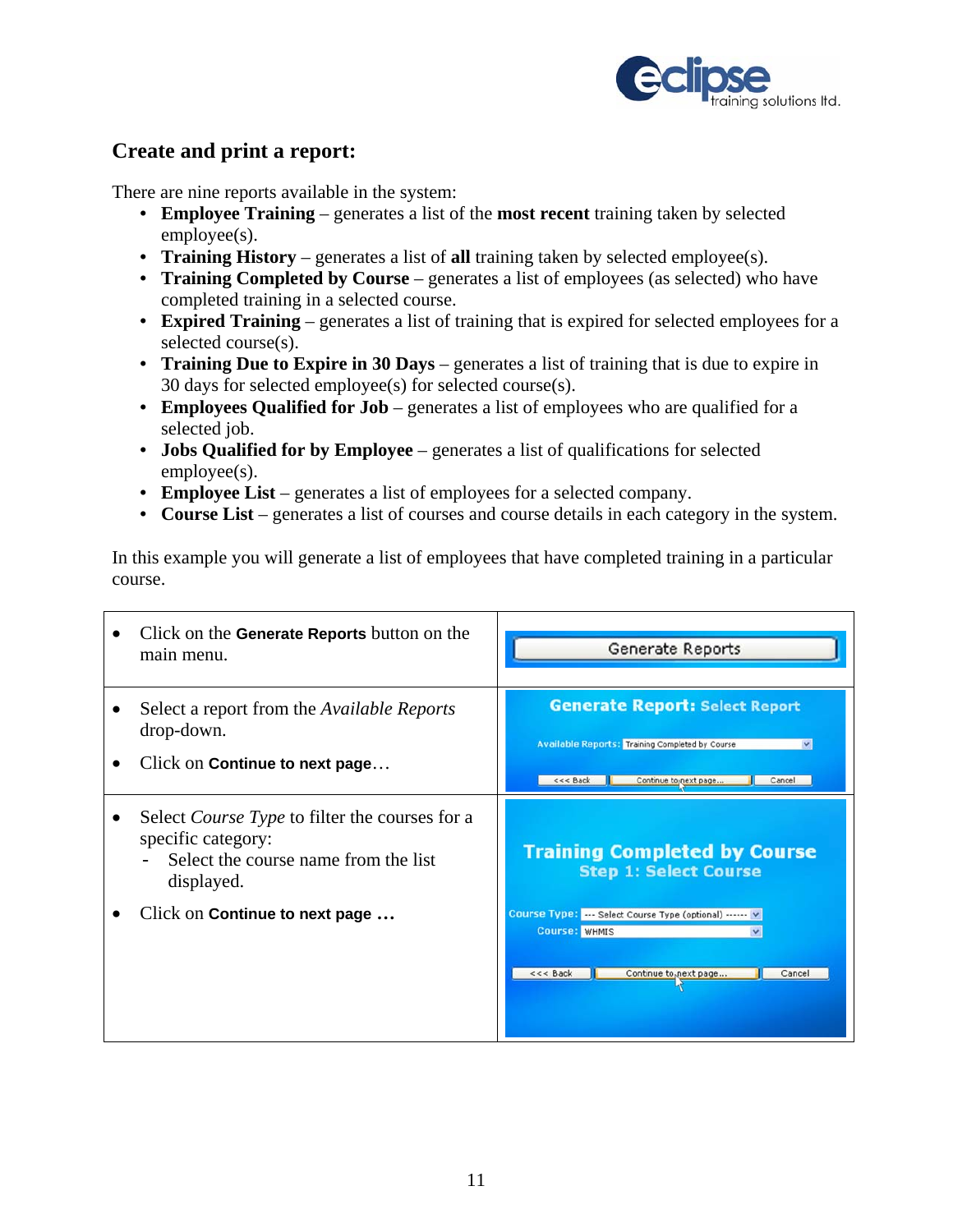

#### **Create and print a report (cont.):**

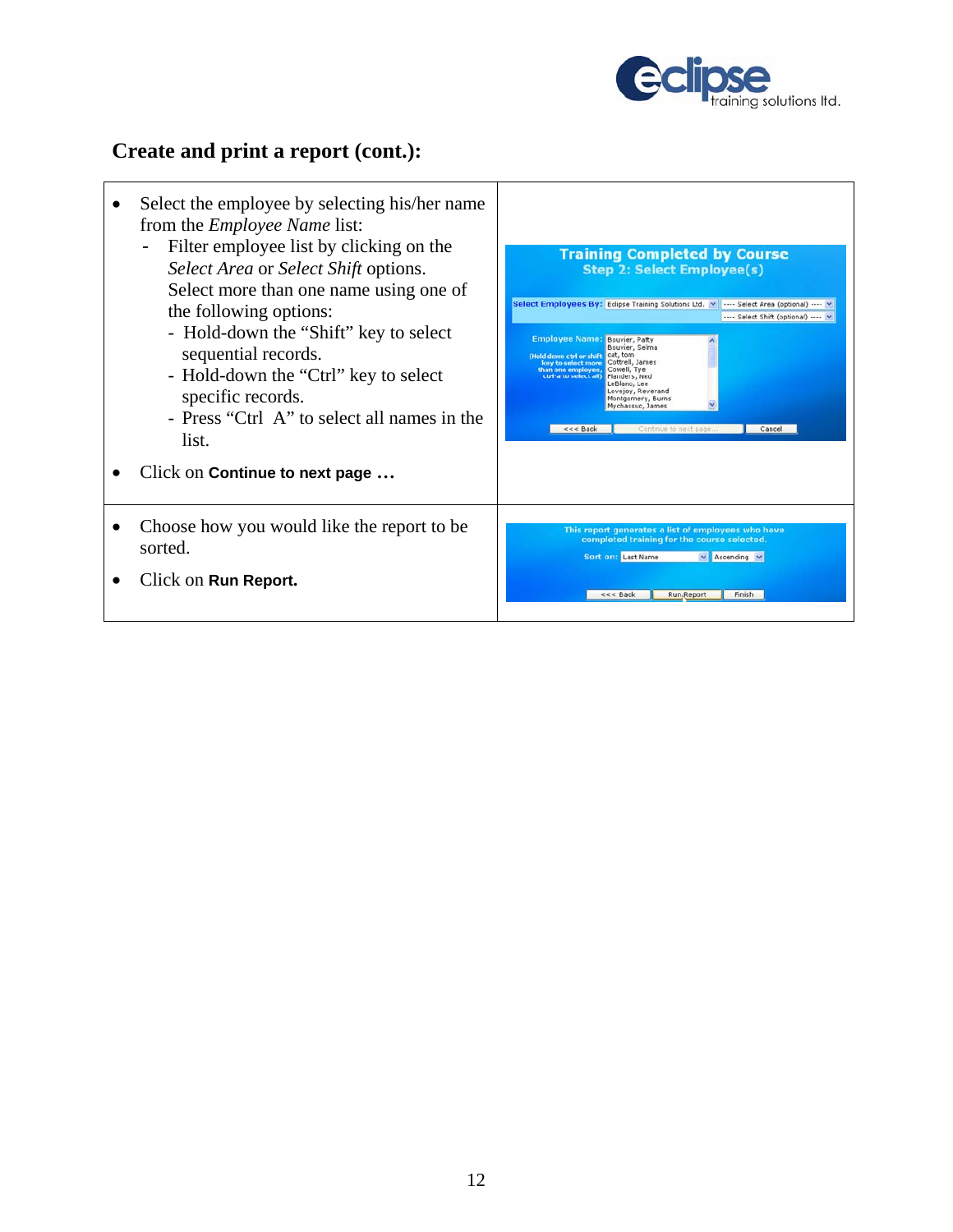

## **Using the Intrac Training System**

The training system is designed to work as follows:

- Trainee uses their password to enter the system. Entering a password automatically links the user to their employee record in the record-keeping database.
- Once the password is entered and validated, a menu similar to the one below is shown.



• When a module has been launched from the main menu, the trainee proceeds through the module using simple navigation buttons on the bottom of the screen.

|  | <b>Next</b> | <b>Replay</b> | Exit |
|--|-------------|---------------|------|
|  |             |               |      |

- When the trainee completes the on-screen knowledge evaluation:
	- Their training record is automatically updated in the **Intrac Record-keeping System.**
	- An expiry/review date is automatically set.
- Trainee/trainer and/or supervisor complete the on-job training cycle and training checklists.
- Completion of the on-job training checklist is manually entered **by the supervisor**.
- Supervisor uses the Record-keeping System to ensure all crew members have received initial and annual training as required.